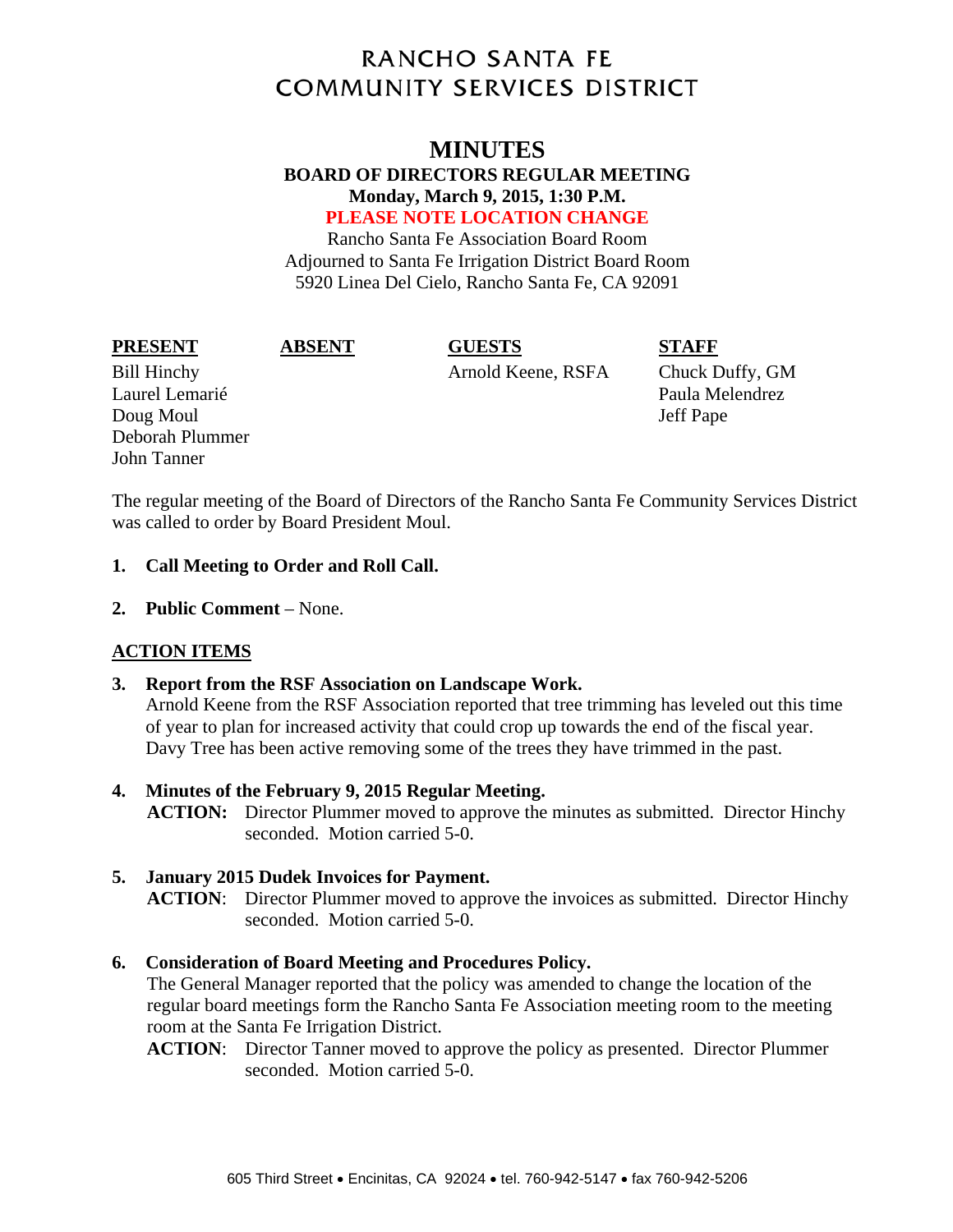**7. Consideration of Fiscal Year 2013-2014 Comprehensive Annual Financial Report and Draft Audit.** 

The General Manager reported that the draft audit showed the district to be in sound financial condition.

**ACTION**: Director Hinchy moved to approve the audit as presented. Director Tanner seconded. Motion carried 5-0.

- **8. Santa Fe Valley Development Project and Community Facilities District No. 1.** 
	- a. Santa Fe Valley Project Update Noted and filed.
	- b. CFD Fund Balances Noted and filed.

# **9. District Engineer's Report.**

- a. Treatment Plant, Pump Station, and Sewer System Operations Report Operations Manager Jeff Pape reported that new carbon was ordered for the SFV treatment plant odor control system.
- b. Collections Crew Operations Log Noted and filed.

# **10. General Manager's Report**.

- a. Update on recycled water discussions General Manager Chuck Duffy reported on his meeting with Director Hinchy, Director Plummer, and the Santa Fe Irrigation District (SFID) ad hoc committee to discuss recycled water in the District. SFID seems interested in pursuing a joint project to deliver water up to the Rancho Santa Fe Golf Course. Mr. Duffy also reported on his meeting with SFID's General Manager and District Engineer. They reviewed the recycled water reports and discussed various funding scenarios for any project that may come out of these discussions.
- b. Update on the proposed revised sewer service agreement with San Elijo JPA General Manager Chuck Duffy reported that he had sent a draft of the proposed agreement to the San Elijo JPA.
- **11. Monthly Flow Reports –** Noted and filed.

# **12. Monthly Financial Reports.**

- a. Account Balances– Noted and filed.
- b. 2014-2015 Revenue & Expenditure Report Noted and filed.
- c. LAIF Monthly Update Noted and filed.

# **13. Upcoming Seminars – None.**

# **CONSIDERATION OF CORRESPONDENCE**

An informational package containing copies of all pertinent correspondence to and from the District for the month of January 2015 was given to each Director along with the Agenda.